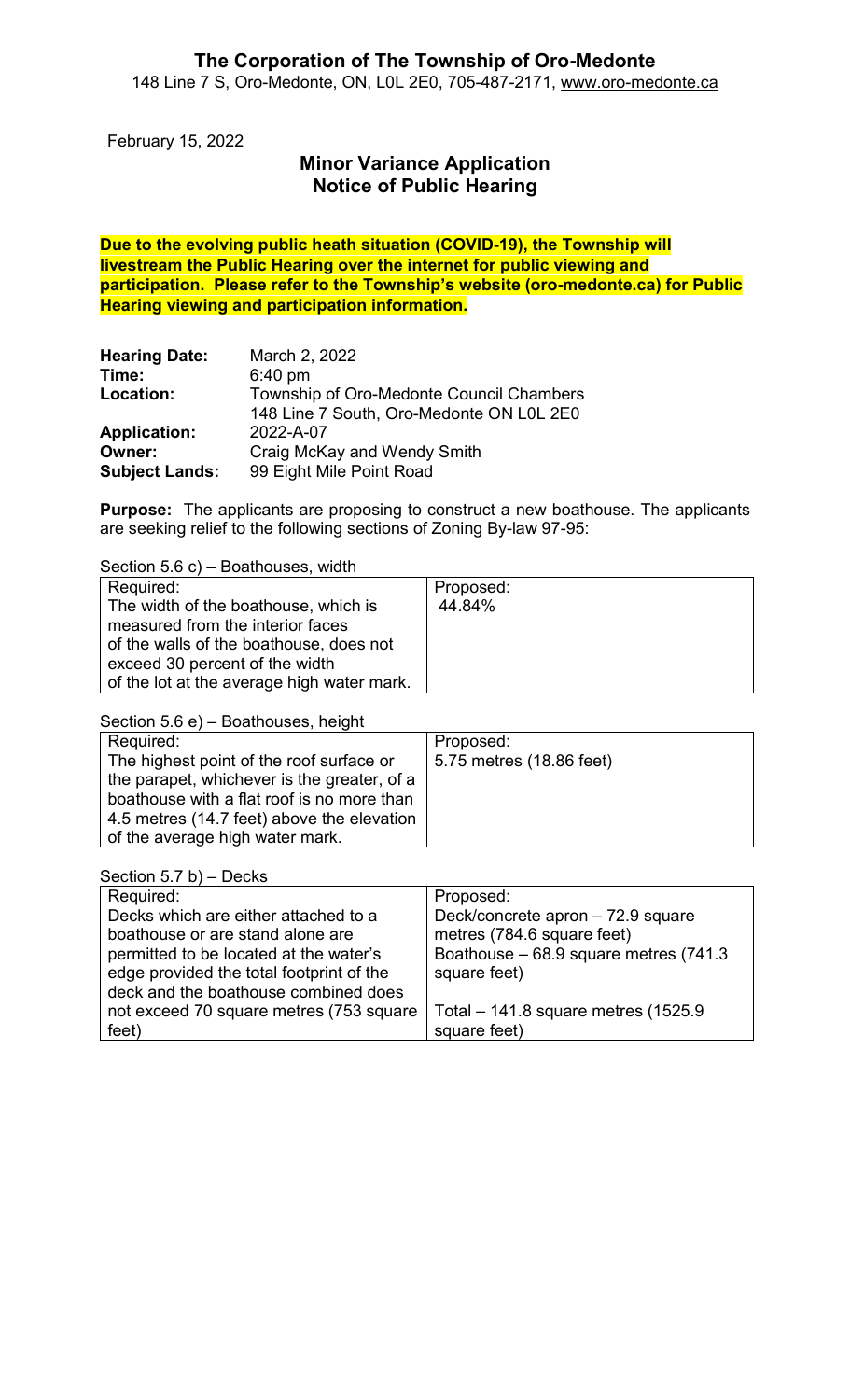# Location Map:



## Have Your Say:

Input on the application is welcome and encouraged. For specific details regarding public participation during the meeting please check the Township website at https://www.oromedonte.ca/municipal-services/planning-information.

Written submissions can be made by:

- 1. Emailed to **planning@oro-medonte.ca** prior to or during the Public Hearing;
- 2. Dropped in the drop box at the Township Administration Office on Line 7 South;
- 3. Faxed to (705) 487-0133; or,
- 4. Mailed through Canada Post.

If a person or public body does not make oral submissions at the public hearing or make written submissions prior to the decision on this application, and subsequently submits an appeal of the decision, the Ontario Land Tribunal (OLT) may dismiss the appeal. If you wish to be notified of the decision of the Township of Oro-Medonte in respect to the application, you must make a written request.

Individuals who submit letters and other information to Council and its advisory bodies should be aware that all information, including contact information, contained within their communications may become part of the public record and may be made available through the agenda process, which includes publication on the Township's website.

Written submissions/requests should be directed to:

Township of Oro-Medonte 148 Line 7 South Oro-Medonte, Ontario L0L 2E0 Attn: Secretary Treasurer, Development Services planning@oro-medonte.ca